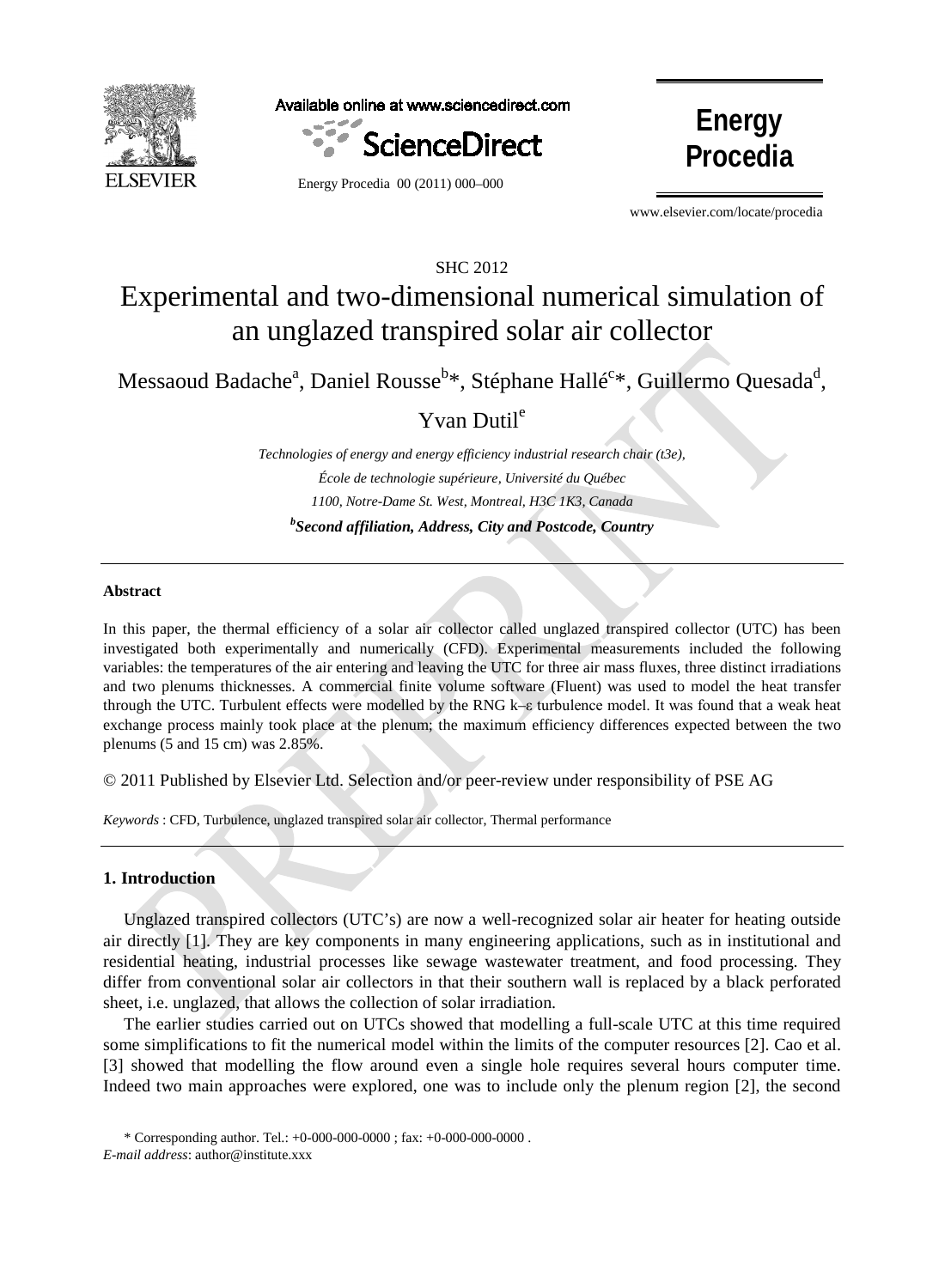approach use's symmetry of the system (perforated plate) in which simulations were restricted to the perforations region[\[1,](#page-9-0) [3-5\]](#page-9-2). Therefore no detailed studies have yet-been undertaken of the thermals performances of the whole collector including the plenum and the perforations. Hence, the purpose of the present investigation is to enrich the knowledge already acquired on UTC's by performing an experimental and numerical simulation of a two-dimensional unglazed transpired collector including the plenum and the perforations regions.

| Nomenclature        |                                          |  |  |  |
|---------------------|------------------------------------------|--|--|--|
|                     |                                          |  |  |  |
| $A_{\text{coll}}$   | collector area $(m2)$                    |  |  |  |
| b                   | slot's thickness (mm)                    |  |  |  |
| $G_0$               | volumetric heat generation $(W/m^3)$     |  |  |  |
| $G_T$               | absorbed irradiation intercity $(W/m^2)$ |  |  |  |
| $\boldsymbol{H}$    | absorber plate height (cm)               |  |  |  |
| L                   | pitch of between slots (mm)              |  |  |  |
| $\dot{m}$           | air mass flux $(kg/s·m2)$                |  |  |  |
| $T_{\rm amb}$       | ambient air temperature $(^{\circ}C)$    |  |  |  |
| $T_{\text{out}}$    | outlet air temperature $(^{\circ}C)$     |  |  |  |
| w                   | plenum thickness (cm) Greek symbols      |  |  |  |
| $\alpha$            | absorption coefficient                   |  |  |  |
| ε                   | turbulent dissipation rate $(m^2/s^3)$   |  |  |  |
| $\eta_{\rm coll}$   | collector efficiency                     |  |  |  |
| λ                   | thermal conductivity $(W/m \cdot K)$     |  |  |  |
| $\rho_{\text{air}}$ | air density $(kg/m^3)$                   |  |  |  |
| $\delta_{ij}$       | Kronecker delta                          |  |  |  |

In this paper the thermal performances of an UTC are investigated both experimentally and with computational fluid dynamics (CFD). Experimental investigations were carried out in a laboratory with controlled environment. Measurements included the ambient and outlet air temperatures, and air mass flow rate through the UTC for two plenums thicknesses and three distinct irradiations. The plate's perforations were chosen to be slits to enable the comparison with 2D numerical simulations. The commercial software (Fluent) was used that solves the Reynolds–Average Navier–Stokes Equations (RANS) coupled with energy conservation and turbulence modeling. The low-Reynolds RNG k–ε turbulence model has been employed to simulate the turbulent cases. The Boussinesq approximation was used to account for the density variation within the collector.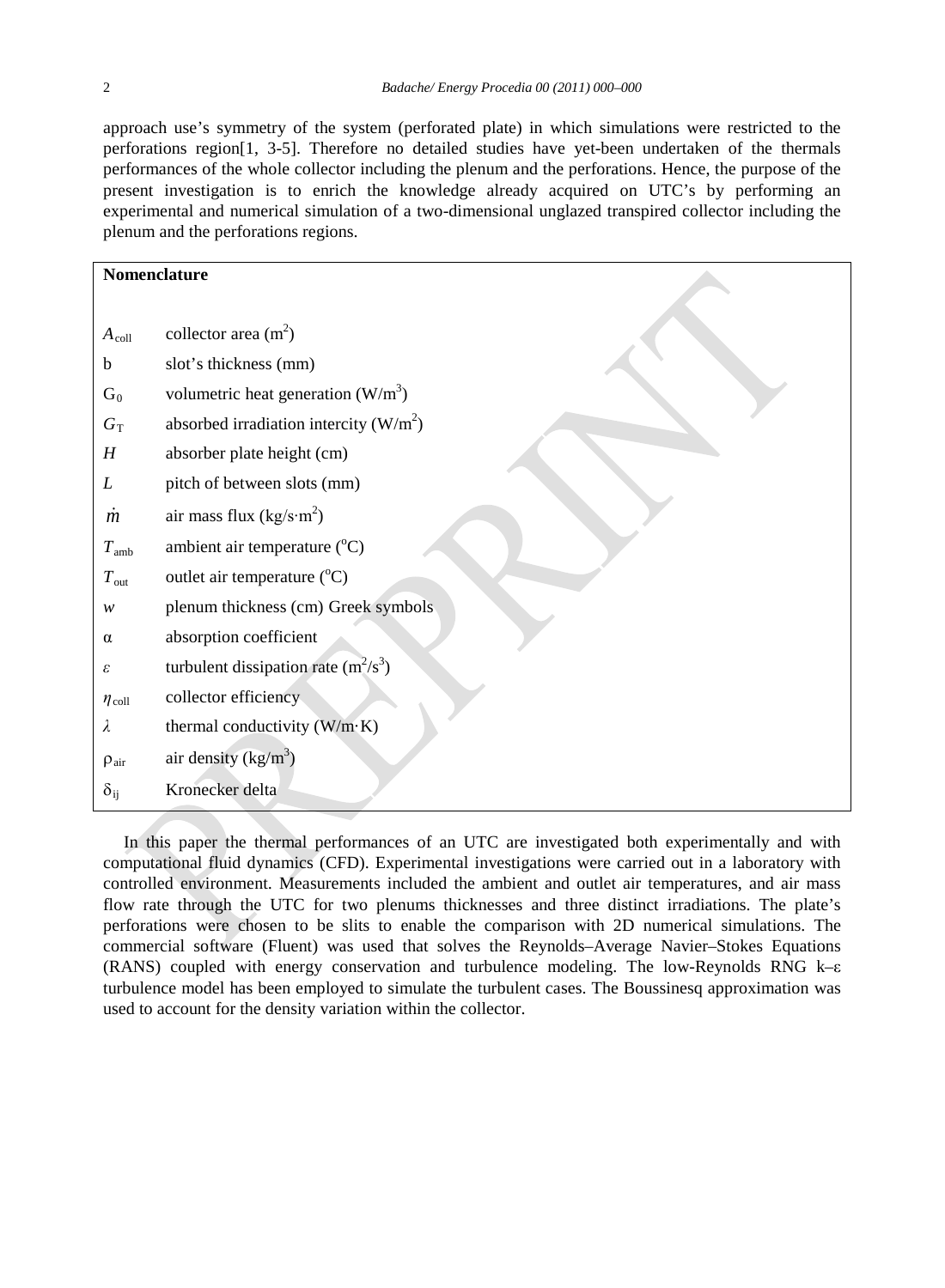#### **2. Experimental method**

Two UTCs prototypes have been built, instrumented and tested in laboratory conditions. These will be designated as "*w*-5" (plenum of 5 cm) and "*w*-15" (plenum of 15 cm). Each comprising, a vertical wooden box, an absorber plate, an air gap with thickness (*w*) which is the back wall to plate spacing (plenum). The air leaves the plenum via the top back wall. The sides and the back of the collector are insulated to minimise heat losses and to act as adiabatic walls, while the front face was exposed to lamps irradiation and ambient temperature. A vertical section of the UTC prototype studied is shown in Fig 1. Note that the air suction system and the artificial source of irradiation are not shown on Fig 1.



Fig. 1. Vertical section of the UTC showing the geometry studied

The absorber test plate consists of a black painted aluminum sheet ( $\lambda = 202$  W/m·K) mounted on the front face of the wooden box, and has the same dimensions in all tests; 0.3 cm thick, 0.48 cm height (*H*) and 36 cm width (not visible in the 2D model). It includes an equally spaced single row of slots (21 slots), of width  $(b)$  1 mm thick uniformly spaced at a distance  $(L)$  of 21 mm, through which air is drawn. This is equivalent to an apparent surface of  $0.174 \text{ m}^2$  and to about 5% porosity.

Air is drawn by 75.5  $\rm L/s$  inline duct ventilator (DB206), and emerges the collector at the rear box through (*z*) a 10 cm fitting reducer. The air mass flow rate in the collector was controlled by a variable speed drive model (3PN116B, 110/120 V, 60Hz) which allows the adjustment (control) of three mass flux required in the experiments (0.0133, 0.0266, 0.0411 kg/s⋅m<sup>2</sup>).

Tests were performed for 3 levels of irradiation (300, 450 and 600  $W/m<sup>2</sup>$ ) with an artificial solar simulator, which involves 28 globe®- projectors with T3/J-TYPE/87 mm, 150 Watts, light bulbs that collectively provide a total radiative intensity of 4.2 kW.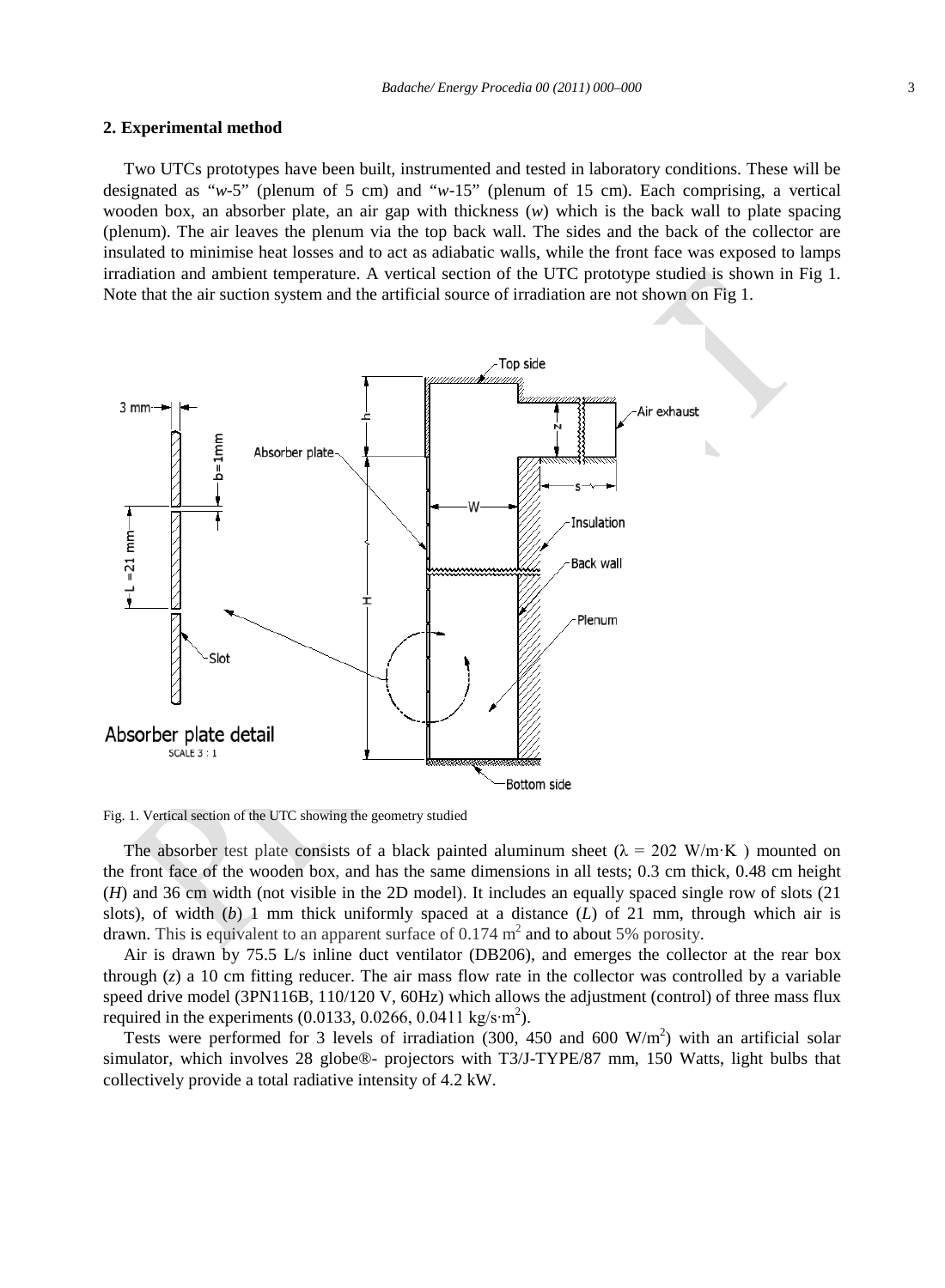For each plenum thicknesses (5 cm and 15 cm) three irradiations levels (300, 450 and 600  $W/m<sup>2</sup>$ ) and three mass fluxes (0.0133, 0.0266, 0.041 kg/s⋅m<sup>2</sup>) were studied. In total 18 test runs were performed. Each test started by adjusting the irradiation level and the mass flow rate. After, the readings ( $T_{\text{amb}}$  and  $T<sub>out</sub>$ ) were recorded. All readings are noted once the steady-state conditions are reached. The steady state for each run was attained generally within 2–2.5 h. Fifteen calibrated (0.2 mm diameter) k-type thermocouples (with accuracy  $0.3 \text{ }^{\circ}\text{C}$ ) have been used for the measurement of temperature, at different points of the test apparatus. The temperature recording was carried out using a central data acquisition (National Instrument-USA, SCXI-1000), carried out to record temperatures at fixed time interval of 1 second.

The UTC efficiency  $(\eta_{coll})$  was estimated from an energy ratio transfers, i.e. from the ratio of the useful heat gain delivered by the collector divided by the incident irradiation on the collector surface. UTC's efficiency can be determined by the following equation (1):

$$
\eta_{coll} = \frac{\text{micp}(T_{out} - T_{amb})}{G_T} \tag{1}
$$

# **3. Numerical method**

## *3.1. Physical Problem and turbulence modeling*

Two UTC models were built with two different plenum thicknesses (5 and 15 cm). The numerical models were designed to resemble the essential features of the experimental prototype. Indeed, the considered geometry corresponds exactly to the one employed in the experiments (Fig 1). An outer domain (exterior) was added bounded by the inlet air section (at plan *x<sup>∞</sup>* see Fig 2 (b)). Although the three modes of heat transfer in the UTC are present, radiation heat exchange between the absorber plate and the back wall and between the absorber plate and the surroundings has been considered negligible as suggested by [\[6\]](#page-9-3). The flow is assumed to be steady, turbulent and two-dimensional. The Boussinesq approximation was used to account for the density variation. This approximation is valid since the temperature differences in the domain were typically less than 32°C. The thermophysical properties of the fluid are evaluated at a reference temperature (evaluated from experimental measurements) and assumed to be constant, except the buoyancy term. For brevity the mathematical model is not listed here, full equation sets and details (*k, ε, νt, Prt,* and *Sij* ) for this model are available in [\[7\]](#page-9-4).

The assumption of turbulent flow was justified in two ways. First, the presence of slots changes the flow behavior over the absorber plate, and typically creates turbulent recirculation regions in the plenum. Second, the fluid dynamic models representative of the air motion inside the plenum shows rather complex results, involving turbulent and laminar flows [\[2\]](#page-9-1). The flow may be laminar or turbulent, depending on the region and the air flow rate through the collector. Apart from the intrinsic difficulty to defining the region of the collector where the flow is laminar or turbulent, it is impossible to apply both laminar and turbulent models to the same computational model. To check a merging between the laminar and turbulent flow a turbulent model seems to be more appropriate in this situation, indeed the Reynolds– Normalized Group (RNG) k-ε model derived by Orszag et al. [\[8\]](#page-9-5) has been used. This model was recommended in literature [\[9\]](#page-9-6) and further in [\[10\]](#page-9-7) for predicting air motion in enclosed airflow simulations.

### *3.2. Mesh design and boundary conditions*

A structured mesh grid is used inside the slot, the solid region (absorber plate), and at a region  $x = \pm 1$ cm from the absorber plate (i.e. 1 cm upstream and 1 cm downstream of the plate). A large number of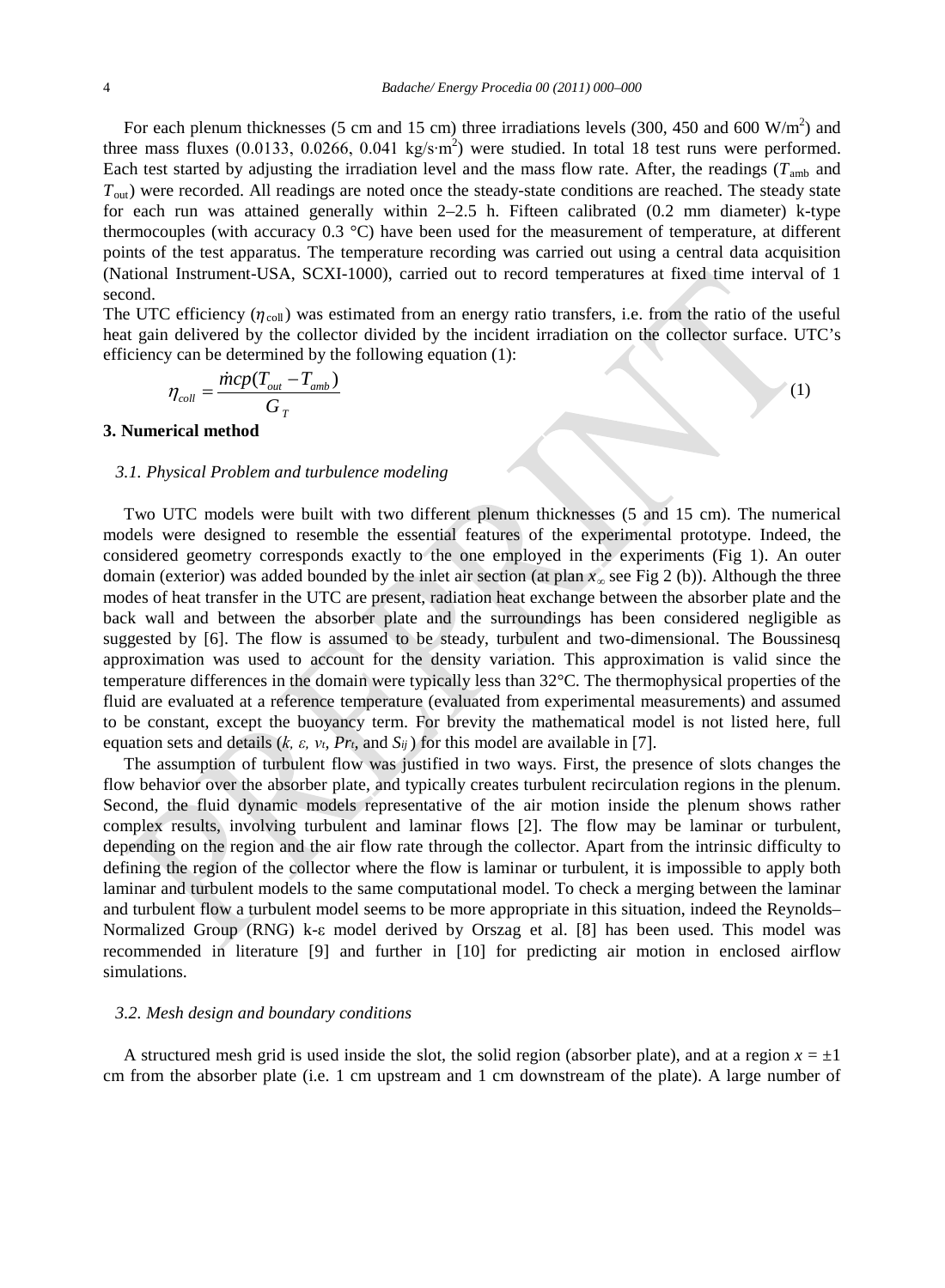grid points are placed inside the slots where the temperature and velocity gradients are expected to be significant, and at geometrically decreasing distances in the regions next to the solids regions. A coarse non structured mesh grid was used within the rest of the domain since the flow in these regions is relatively quiet. The same method was used for both plenum cases (5 cm and 15 cm). Fig 2 (a), shows the grid topology near a slot. Table 1, shows the characteristics of the three mesh (A, B and C) studied for each plenum case, subscript  $N_a$ ,  $N_b$ ,  $N_c$ , and  $N_d$  represent the number of nodes at the edges of the smallest repeating pattern as shown in Fig 2 (a), while  $N_t$ ,  $C_L$  represent the total number of nodes and cells within the whole computational domain.

Table 1: Grid parameters for the two plenums configuration

|                    |             | $C_{\rm L}$ | $N_{\rm t}$ | $N_{\rm a}$ | $N_{\rm b}$ | $N_{\rm c}$ | $N_{\rm d}$ |
|--------------------|-------------|-------------|-------------|-------------|-------------|-------------|-------------|
|                    | Mesh A-5    | 100494      | 67125       | 10          |             | 15          | 25          |
| 目                  | Mesh B-5    | 168699      | 112997      | 15          | 10          | 20          | 30          |
| Plemu<br>$(4-5)$   | Mesh C-5    | 180342      | 126025      | 30          | 20          | 20          | 30          |
|                    | Mesh $A-15$ | 172961      | 103319      | 10          |             | 15          | 25          |
|                    | Mesh $B-15$ | 282615      | 220351      | 15          | 10          | 20          | 30          |
| Plenum<br>$(w-15)$ | Mesh C-15   | 393026      | 237281      | 30          | 20          | 20          | 30          |

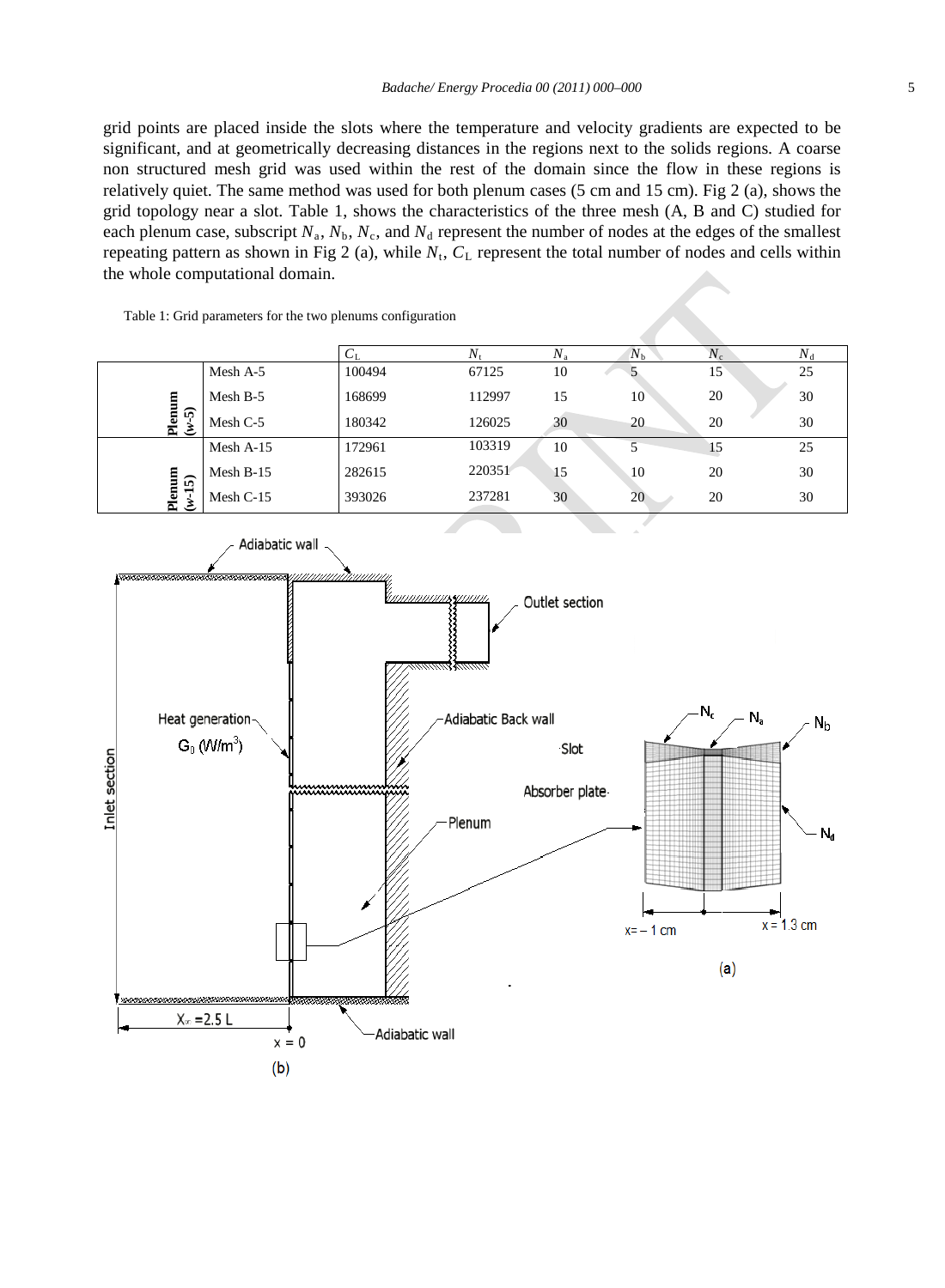Fig. 2. (a) Grid topology near a slot and one spacing L of the plate; (b) boundary conditions imposed on the computational domain

Fig 2 (*b*) shows the boundary conditions imposed on the computational domain. Initial and boundary conditions were set as close as possible to the experimental conditions. Three types of boundary conditions were considered.

**At walls**: the no-slip boundary conditions have been considered on all of the rigid walls. In all cases, vertical (back wall) and horizontal (bottom, top) walls have been considered as adiabatic. At the absorber plate, a volumetric heat generation term was specified  $(G_0,$  equal to  $2\times105$ ,  $1.5\times105$ ,  $1\times105$  W/m<sup>3</sup>) equivalent to absorbed solar radiation ( $\alpha$ · $G_T$ , equal to 600, 450, 300 W/m<sup>2</sup>).

**At the outlet air section**: a negative inlet velocity condition was imposed since the experimental mass fluxes through the UTC are known.

**At the inlet air section**: on the left outside of the plate (i.e. at the distance *x∞*) the computational domain is bounded by a free air stream inlet with an assumed total pressure of 0 Pa. The incoming air temperature was specified to be equal to the ambient temperature  $T_{\text{amb}}$ .

#### *3.3. Numerical methodology and grid independence study*

The set of governing coupled non-linear differential equations have been solved numerically via Fluent which is based on a finite volume procedure. Convective and diffusive terms are discretized with a second order upwind scheme. The SIMPLE algorithm of Patankar and Spalding [\[11\]](#page-9-8) was used for the velocitypressure coupling. The solution was considered to be converged when the residuals were on the order of 10–6 for continuity, momentum, turbulence quantities and 10–10 for energy. All simulations were performed on a i7 processors, 2.13 GHz and 12 GB of memory.

A grid dependence study was carried out (for the two plenum configurations) to ascertain the accuracy of the numerical results and to decide what grid size  $(N<sub>t</sub>)$  will be used for all the simulations. The efficiency of the UTC was the relevant parameter to be analyzed. The simulation case with mass fluxes 0.0411 kg/s∙m<sup>2</sup> and irradiation intensity level 600 W/m2 was considered in the grid independence study, since this case was the most restrictive in terms of convergence compared to the other cases.

The Grid Convergence Index (GCI) method, recommended by the Fluids Engineering Division of ASME for discretization error estimation was used in the present study, which is based on the Richardson extrapolation [\[12\]](#page-9-9). The parameters of the different meshes and the corresponding computed value of efficiency used in the GCI study are illustrated in Table 2, were  $C_{Li}$  and  $\eta_{coll-i}$  denotes respectively the total number of cells used and the efficiency solution on the ith mesh grid.

| Calculated parameters  | Plenum $(w-5)$         | Plenum $(w-15)$        |  |  |
|------------------------|------------------------|------------------------|--|--|
| CL1, CL2, CL3          | 100494, 168699, 180342 | 172961, 377774, 393026 |  |  |
| $\eta$ coll -1         | 0.9008                 | 0.9132                 |  |  |
| $\eta_{\text{coll-2}}$ | 0.8789                 | 0.8747                 |  |  |
| $\eta$ coll -3         | 0.8752                 | 0.8664                 |  |  |
| $\eta$ coll-(R-ext)    | 0.8727                 | 0.8607                 |  |  |
| GCI                    | 0.37%                  | 0.84%                  |  |  |
|                        |                        |                        |  |  |

Table 2: Calculation results of discretization error

According to Table 2, the numerical uncertainty in the fine-grid solution for the cases of (*w*-5) and (*w*-15) are 0.37% and 0.84% respectively, and the extrapolated values for the efficiency (estimated as the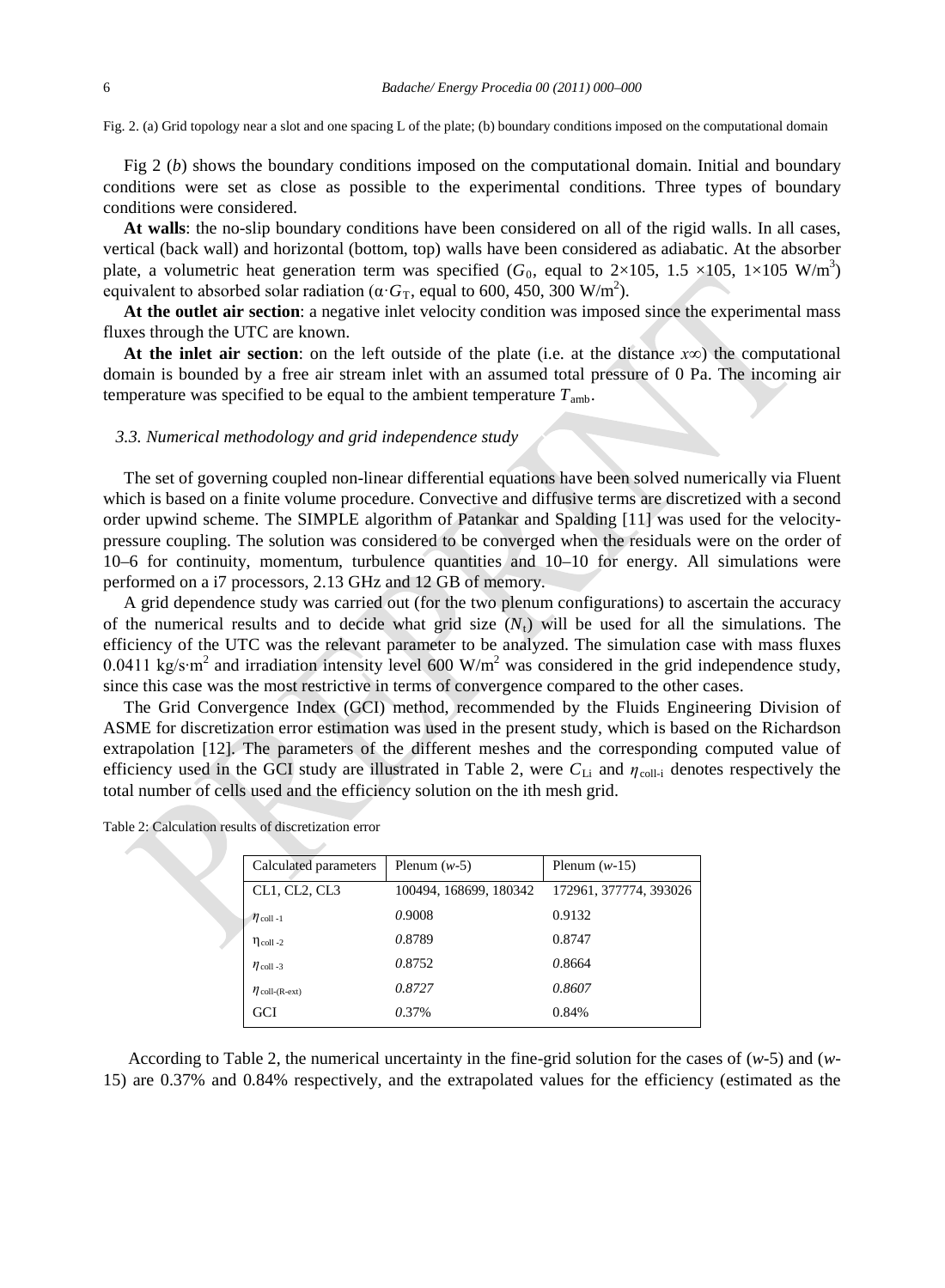number of cells approached infinity) are 87.27% and 86.07%. From a viewpoint of grid solution convergence, the difference between extrapolated and fine mesh is negligible. For this reason, the Richardson extrapolated solution *η*<sub>coll-(R-ext)</sub> for each plenum case cannot be differentiated from the fine grid solution. In summary, the results that will be presented in the subsequent simulations were calculated using mesh grid (C-5) for plenum ( $w$ -5) and (C-15) for plenum ( $w$ -15) with y+ less than unity ( $0.5 < y + <$ 0.8).

# **4. Results**

A series of numerical simulations were performed to investigate the thermal performance of the UTC, under k-ε RNG model. The numerical results are presented below in terms of the collector efficiency then compared to experimental test data. Results are obtained at three air mass fluxes (0.0133, 0.0266, 0.0411 kg/s⋅m<sup>2</sup>), three irradiation levels GT = 600; 450; and 300 W/m<sup>2</sup> and two plenum thicknesses ( $w = 5$  cm and 15 cm). The effect of plenum thickness is also considered on the thermal behavior of the UTC.

# *4.1. Comparison with experimental results*

Data related to the instrumentation used in this study stated that the measurement of flow velocity and irradiation have an uncertainty of  $\pm 3\%$  and  $\pm 1\%$  respectively. The uncertainty in the temperature measurement was  $\pm 0.3$  °C. The maximum value for the uncertainty on the efficiency results is  $\pm 5.4$ %.

The comparison between CFD simulations and the experimental efficiency measurements for the two plenum thicknesses was performed for three irradiation levels (300, 450 and 600 W/m<sup>2</sup>). For brevity only case with irradiation level of 300 and 600  $W/m<sup>2</sup>$  are represented her (Fig 3 (a) and (b)).



*Fig.* 3. comparison of the computed and measured efficiency; (a)  $G_T = 300$  W/m<sup>2</sup>; (b)  $G_T = 600$  W/m<sup>2</sup>

Globally, Fig 3 (a) and (b) show that the predicted efficiency was within the experimentally measured efficiency uncertainty range for almost all of the measured points. However, the experimental data obtained at the lowest mass fluxes and high irradiation level shows a slight disagreement with the model predictions. This disagreement is most likely due to the fact that there are unknown experimental inputs such as turbulence intensity, and radiative heat loss from the absorber plate to the surroundings, which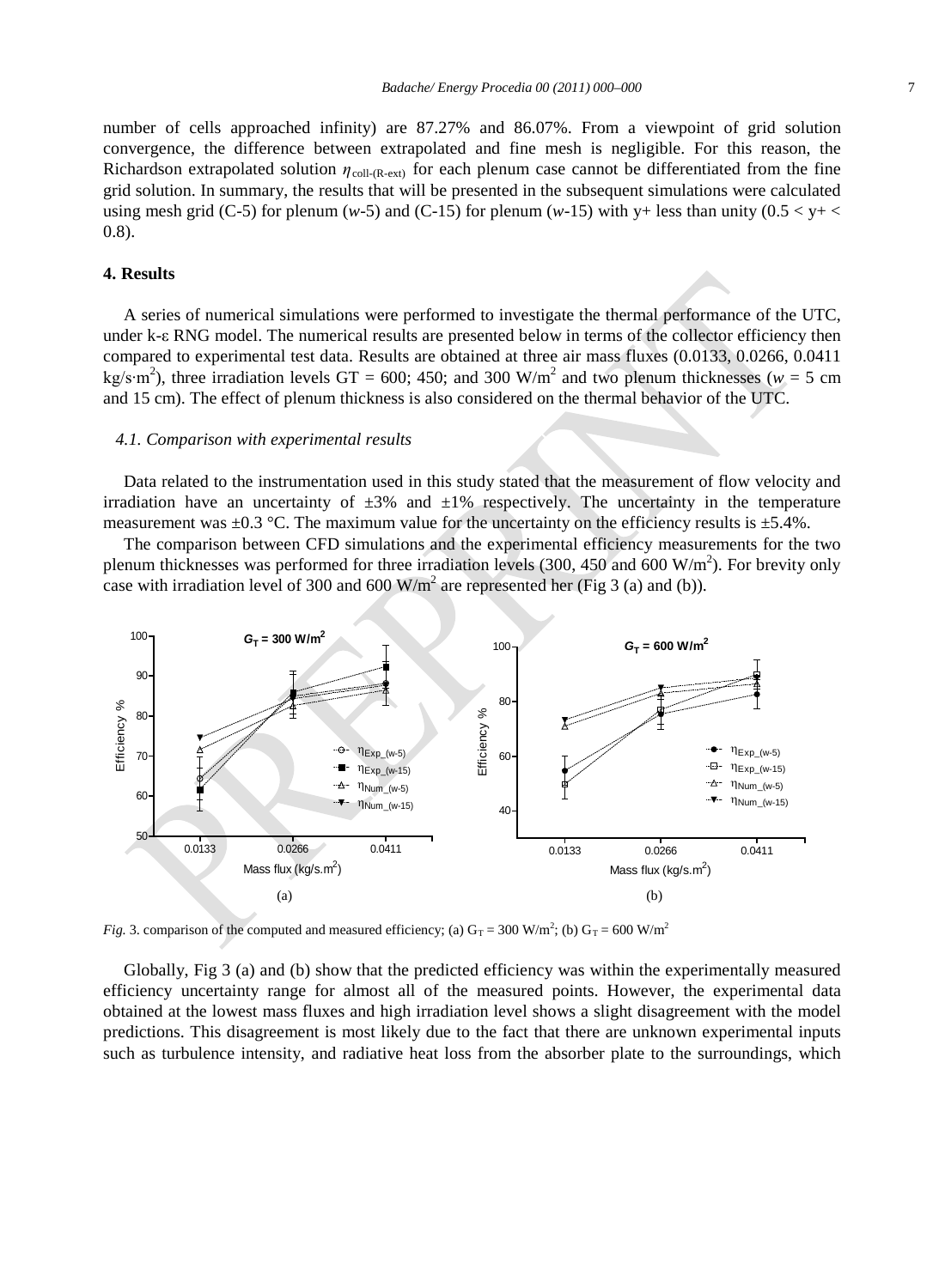were not accounted for in the model simulations. These losses by radiation are significant at low mass flux and high irradiation levels.

#### *4.2. Effect of mass fluxes*

One of the parameters that were used to control the thermal performance of the UTC is the mass flux, defined as the mass flow rate per unit collector area. Fig 4 (a) shows the variations of the thermal efficiency of the UTC with air mass flux for three irradiation levels and two plenum cases. The thermal efficiency of the UTC was calculated as in equation 1. It can be found in Fig 4 that the efficiency increases with increasing air mass fluxes, for the two plenum cases. This is because the heat transfer capacity depends directly on the mass flux, which induces higher velocities through the slots and more heat transfer from the absorber plate to the air.

Initially, the computed efficiency rises, rapidly at low mass flux, (by about 11% between 0.0113 and 0.0266 kg/s⋅m<sup>2</sup>), but only slightly (about 3.5%) at mass flux above 0.0266 kg/s⋅m<sup>2</sup>. These trends are generally consistent with the results reported by [\[13\]](#page-9-10) and [\[14\]](#page-9-11). Which have noted that the efficiency is nearly constant for approach velocities greater than 0.05 and 0.04 m/s, equivalent to about 0.042 and 0.034 kg/s⋅m<sup>2</sup>.

# *4.3. Effect of irradiation*

Fig 4 (b) illustrates the variation of the UTC air temperature rise ( $T_{\text{out}}$ - $T_{\text{amb}}$ ) with air mass flux for different levels of incident irradiation and two plenum cases. As with any solar collector, for a constant irradiation level, air temperature rises tend to decreases with increasing mass flux. In addition, at higher irradiation levels, the mass flux has a greater effect on the air temperature rise since there is more thermal energy ( $\alpha$ ⋅*G*<sub>T</sub>⋅*A*<sub>coll</sub>) available to the sucked air. For example of plenum (*w*-15), when the mass flux increases from 0.0133 to 0.0411 kg/s⋅m<sup>2</sup>, the air temperature rise drops by 18.84°C for 600 W/m<sup>2</sup> of irradiation compared to only 9.76°C for an irradiation level of 300 W/m<sup>2</sup>, which is nearly double. Note, that the air temperature rise drop rapidly initially but shows less diminishing returns at higher mass fluxes. In addition, for a constant mass flux, the air temperature rise tends to increase with increasing irradiation level, which is quite logical and is true for both plenum cases.



Fig. 8. (a) efficiency vs mass fluxes for two plenum cases; (b) computed air temperature rise for different levels of irradiation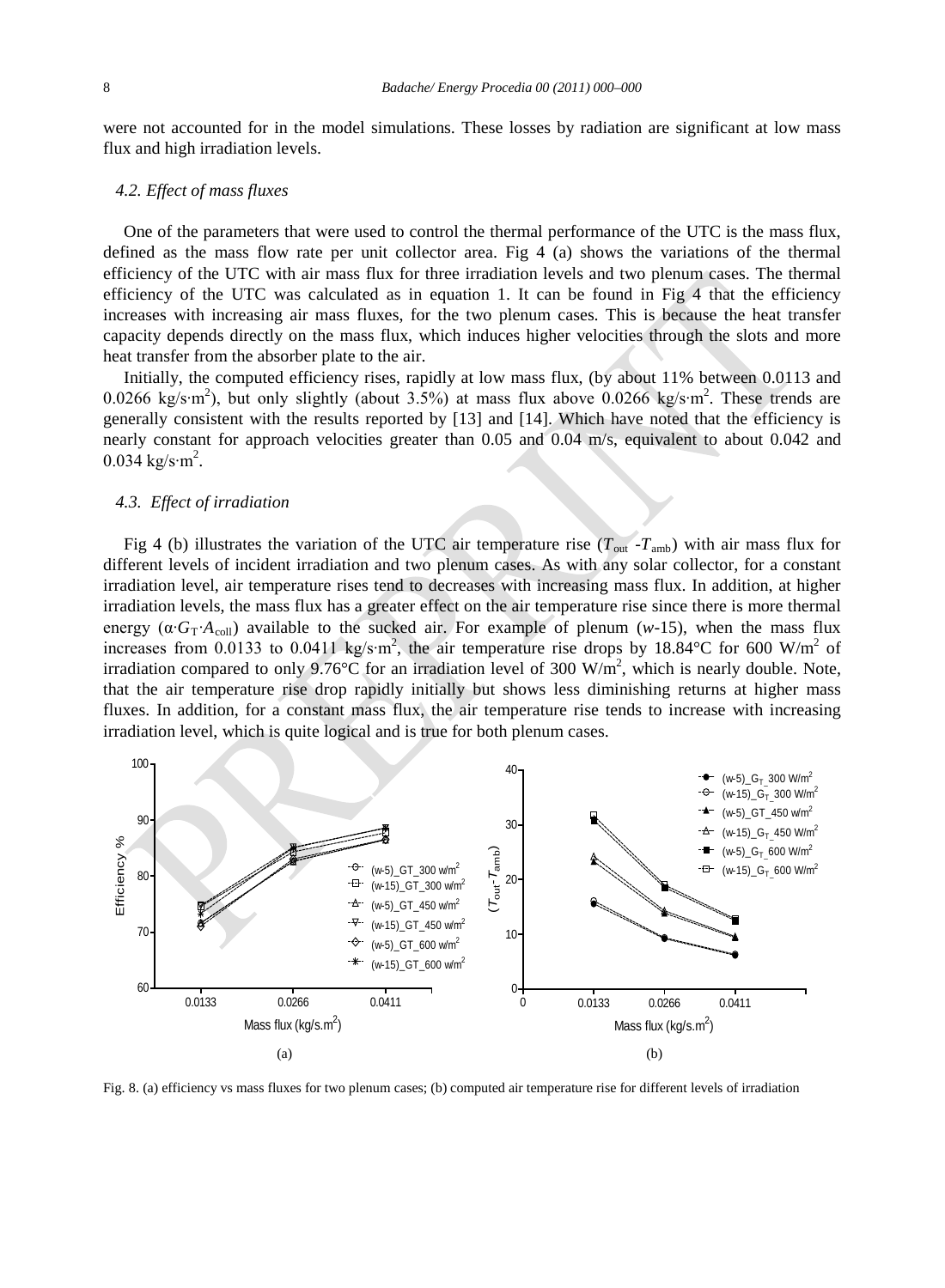Although the numerical results, indicate that efficiency increases, with the increase of the air mass fluxes. The experimental results show a small decrease in efficiency as the irradiation intensity increases (from 300 to 600  $W/m<sup>2</sup>$ ) for both plenum thicknesses. This increase is more pronounced especially at high irradiation level and low mass fluxes. Nevertheless, this decreasing trend from the current results may be due to a relatively high absorber temperature, and the low capacity of air at moderate mass flux to extract all available collector thermal energy. This increases the heat losses from the absorber plate to ambient air and, results in a decrease in the thermal efficiency of the UTC. Hence to minimize heat losses from the UTC and to maximize collector efficiency, it is necessary to operate the collector at medium or high mass fluxes whatever the irradiation conditions.

# *4.4. Effect of plenum thickness*

In order to compare the plenum's effect to the efficiency, the plenum thicknesses (*w*), was varied between 5 cm and 15 cm. The simulation results for the two different options are given in Fig 4 (a). This figure shows a slight influence of plenum thickness on collector efficiency. The efficiency is clustered in two groups at plenum thickness 5 cm and 15 cm. The percent differences of the efficiency between the two plenum cases (5 and 15 cm) varied from 1.92 and 2.85%. This slight difference of efficiency compare favorably to the experimental results except in case of low mass flux (0.0133 kg/s⋅m<sup>2</sup>) and agree with studies done in [\[15\]](#page-9-12).

In the present study the effect of plenum thickness on the efficiency is low compared to the effect of mass flux and irradiation. For a complete study of plenum thickness effects on the UTC efficiency, one must examine the absorber plate upstream and downstream flow and the heat transfer process. On one hand with an adiabatic back wall, all the heat collected by the absorber plate surface is transferred into the air stream, and therefore 100% of the heat exchange process took place at the absorber plate. In addition, downstream of each jet slots, a recirculation zone develops, and the cumulative flow through the plenum increases due to the upstream jets. On the other hand, the fluid motion and heat transfer at the outward face of the absorber plate is the same regardless the plenum thickness. Therefore the efficiency difference expected between the two plenum cases can only be due to the heat transfer occurs at the back side of the absorber plate. A slight difference in efficiency is expected because the majority of the heat transfer occurs at the outward face of the absorber plate for both plenum thicknesses.

### **5. Conclusion**

The thermal efficiency of a UTC has been investigated both experimentally and numerically (CFD). Experimental measurements included the following variables: the air temperatures entering and leaving the UTC for three air mass flow rates, three distinct irradiations and two plenums thicknesses. It can be found from the study that:

The efficiency increases with increasing air mass fluxes for the two plenum cases. This is because the heat transfer capacity depends directly on the mass flow rate, which induces higher velocities through the perforations and more heat transfer from the plate to the air.

Increasing the irradiation level seems to have a very limited effect on the collector efficiency for both plenum. Still, the experimental results show a small increase in efficiency as the irradiation intensity decreases (from 600 to 300  $W/m<sup>2</sup>$ ) for both plenum thicknesses. Nevertheless, this small effect may be due to the reduction of the absorber plate temperature, resulting in lower losses from the collector at low irradiation.

A slight influence of plenum thickness' on collector efficiency, the percent differences of the efficiency between the two plenum cases varied from 1.92 and 2.85%. This slight dependence of UTC